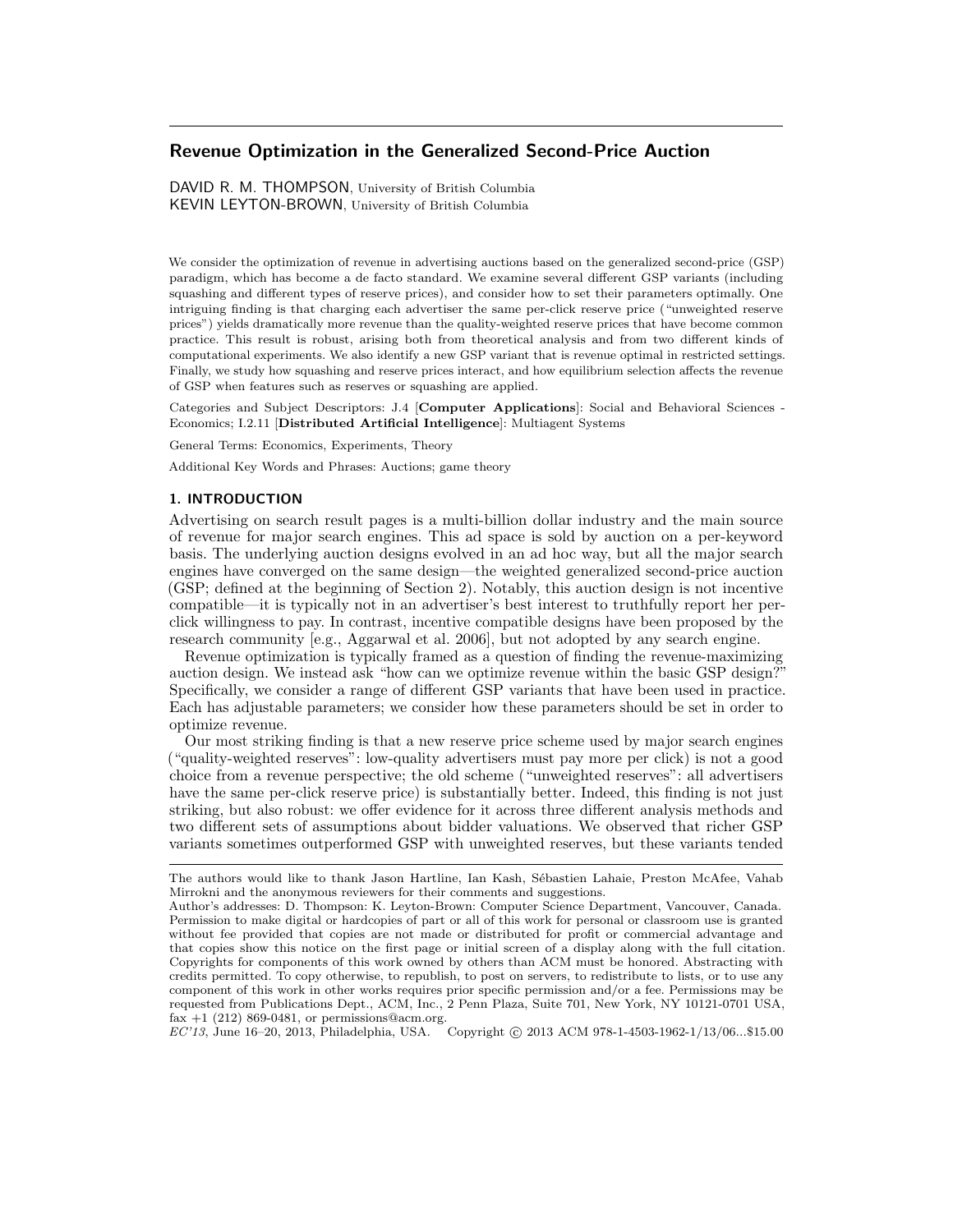to incorporate (approximately) unweighted reserves. Three of our paper's other contributions also deserve mention here. First, we identify a new GSP variant that is provably revenue optimal in some restricted settings, and that achieves very good revenue in settings where it is not optimal. Second, we perform the first systematic investigation of the interaction between reserve prices and another revenue-optimization technique called "squashing". Interestingly, we find that squashing can substantially improve the performance of quality-weighted reserve prices, but this effect is almost entirely arises because squashing undoes the quality weighting. Third, we perform the first systematic investigation of how equilibrium selection interacts with revenue optimization techniques like reserve prices. Again, unweighted reserve prices prove to be superior, especially from the perspective of optimizing the revenue of worst-case equilibria.

This paper proceeds as follows. Section 2 describes the GSP variants and how they are used in practice, the model of advertiser preferences, and finally a review of related work. In Section 3 we perform a theoretical analysis of the problem of selling only a single position. The simplicity of this setting allows us to identify properties of the optimal auction, and to contrast them with the GSP variants. Section 4 covers our first computational analysis of auctions involving multiple ad positions. Here, we we used efficient game representations to enumerate the entire set of pure-strategy equilibria. Section 5 describes a further computational analysis, where we performed very large-scale experiments, focusing on a commonly studied restricted class of equilibria. Section 6 discusses some implications of our results and directions for future work.

# 2. BACKGROUND

The weighted generalized second-price auction (which we hereafter call "vanilla GSP") works as follows. Each advertiser i is assigned a quality score  $q_i \in (0, 1]$  by the search engine. We assume that this quality score is equal to the probability that the advertiser's ad would be clicked on if it were shown in the top position. Each advertiser submits a bid  $b_i$  that specifies the maximum per-click price that she would be willing to pay. Ads are shown ordered by  $b_iq_i$  from highest to lowest. When a user clicks on an ad, the advertiser pays the minimum amount she could have bid while maintaining her position in the ordering.

Three simple variants of vanilla GSP have been proposed—and used in practice—to improve revenue.

- (1) Squashing changes vanilla GSP by changing how bidders are ranked, according to a real-valued parameter s: bidders are ranked by  $b_i q_i^s$ . When  $s = 1$ , squashing GSP is identical to regular GSP. When  $s = 0$ , squashing GSP throws away all quality information and ranks advertisers by their bids, promoting lower-quality advertisers and forcing higher-quality advertisers to pay more to retain the same position. Intermediate values of  $s \in (0,1)$  smoothly interpolate between these two extremes [Lahaie and Pennock 2007].
- (2) An unweighted reserve price (UWR) specifies a minimum per-click price r that every advertiser must bid (and pay) in order for her ad to be shown.<sup>1</sup> We call this per-click reserve price "unweighted" because it is constant across all the advertisers, regardless of their qualities.
- (3) A quality-weighted reserve price  $(QWR)$  also specifies a minimum price that advertisers must pay, but now this price is increased for higher-quality bidders. Specifically, each advertiser i must pay at least  $r/q_i$  per click.

 $1$ Note: we assume that advertisers who do not bid above their minimum bid do not affect the outcome in any way. Particularly, this means that an advertiser who bids below her minimum bid does not affect the prices that other agents must pay.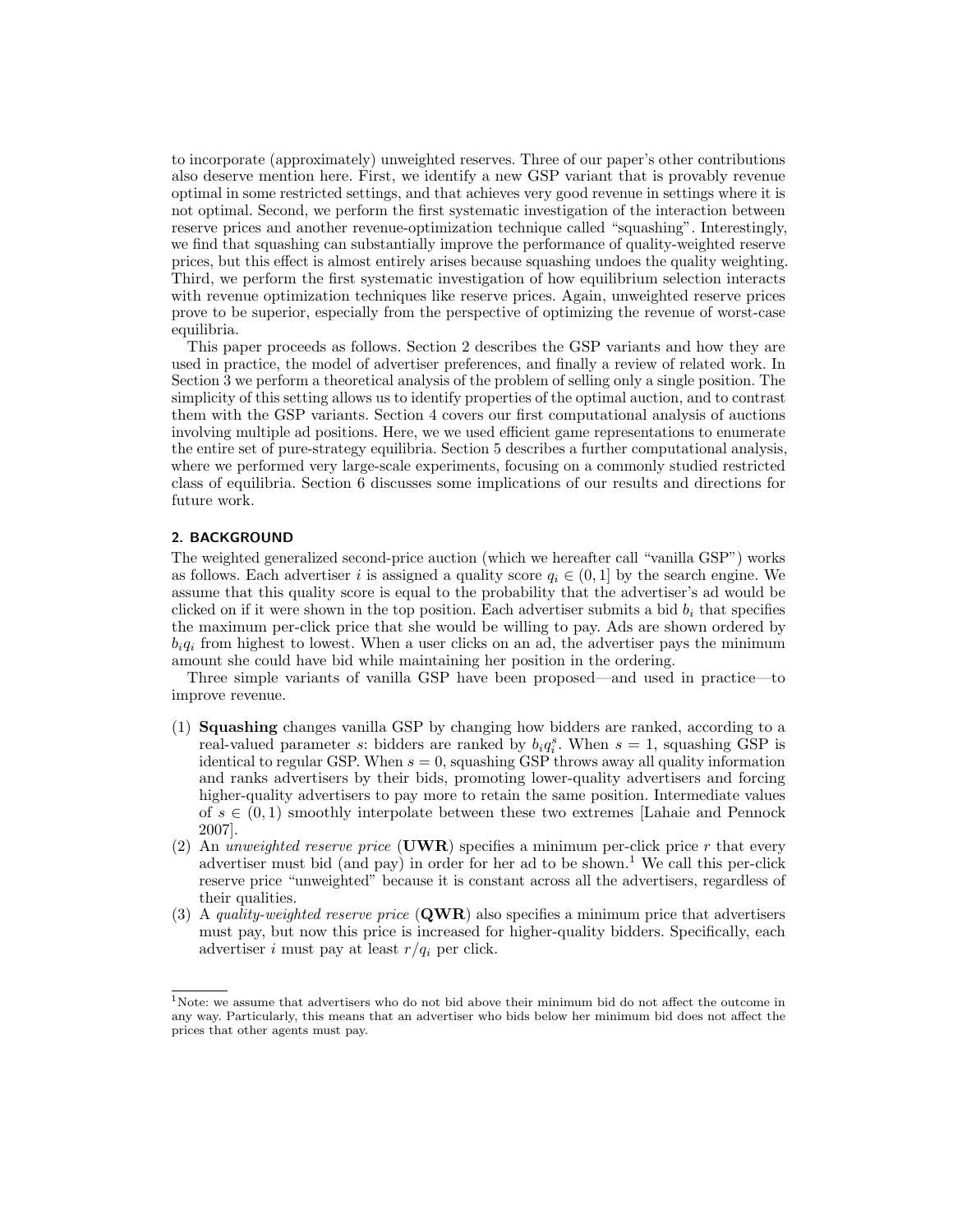Squashing and both kinds of reserve prices have been used in practice (and in combination). Google initially used a UWR of \$0.05 across all keywords [Varian 2007], but switched to QWR in 2005 [Google's "Inside AdWords" blog 2006]. Yahoo! also had a UWR (\$0.10), but in a well-documented field experiment switched to QWR while both tailoring reserve prices to specific keywords and dramatically them overall [Ostrovsky and Schwarz 2009]. Yahoo! researchers have publicly confirmed that the auctions use squashing [Metz 2010]. However, since search engines withhold many auction details (e.g., the methods used to calculate quality scores and minimum bids), it is impossible to be certain of current practice.

Finally, we consider three richer GSP variants. The first two,  $\mathbf{UWR}+\mathbf{Sq}$  and  $\mathbf{QWR}+\mathbf{Sq}$ , combine squashing with the two reserve price variants. The third—which to our knowledge has not previously been discussed in the literature, and which we dub **anchoring**—imposes unweighted reserve prices, but ranks advertisers based only on the portion of bids that exceeds the reserve price, multiplied by the quality score:  $(b_i - r)q_i$ . Anchoring is interesting because (as we show in Section 3) it is the optimal auction for some very simple settings; we also found that it performed well in settings where it was not provably optimal.

# 2.1. Model

We focus on one of the most widely used models of advertiser preferences, due to Varian [2007].<sup>2</sup> In this model, a setting is specified by a 4-tuple  $\langle N, v, q, \alpha \rangle$ : N is the set of agents (numbered  $1, \ldots, n$ );  $v_i$  specifies agent *i*'s value for a single click;  $q_i$  specifies agent *i*'s quality score, which is equal to the probability that  $i$ 's ad would receive a click if shown in the top position  $(q_i > 0)$ ; and  $\alpha_i$  is the probability that an agent with quality of 1.0 will receive a click in position j. Observe that  $\alpha_1 = 1.0$ ; we further assume that  $\alpha$  is decreasing, meaning that higher positions get more clicks. Thus, if agent i's ad is shown in position j with a price of p per click, then her expected payoff is  $\alpha_i q_i(v_i - p)$ .

As in most literature on GSP [e.g., Edelman et al. 2007; Varian 2007]), we assume that the setting is common knowledge to all the advertisers. This assumption is motivated by the fact that in practice, advertisers can learn a great deal about each other through repeated interactions. We assume that the search engine is able to directly observe and condition on the number of bidders and their quality scores. As is common in the literature on revenue optimization (going back to Myerson [1981] and continuing in work related to GSP [Ostrovsky and Schwarz 2009; Sun et al. 2011]), we further assume that details of the setting  $(v, q, \alpha)$  are drawn from a distribution which is known to the auctioneer. Thus while the search engine is unable to choose a reserve price conditional on the advertisers' valuations, it can base this decision on the distribution from which these values are drawn. We further assume that the auctioneer can observe and condition on the number of agents, and on each agent's quality score. To understand this last assumption, note that the search engine directly observes every click on an ad. Thus, even if  $q_i$  begins as private information, it is impossible for an advertiser to misreport this value. This assumption is a key distinction between our work and previous work on revenue optimization (most notably, Sun et al. [2011]).

#### 2.2. Related Work

Revenue has been a major consideration since the earliest equilibrium analysis of vanilla GSP. Varian [2007] and Edelman et al. [2007] each analyzed a specific equilibrium refinement, under which they found that GSP was at least as good at generating revenue as VCG. Subsequent research has shown that VCG (and therefore GSP) achieves revenue close to that of the optimal auction [Dughmi et al. 2009]—though in practice, this could mean that

 $^2\mathrm{A}$  wide range of richer models have been proposed in the literature, e.g., allowing consideration of externalities [e.g., Ghosh and Mahdian 2008; Kempe and Mahdian 2008]; richer advertiser preferences [e.g., Blumrosen et al. 2008; Benisch et al. 2008]; and uncertainty [e.g., Gomes and Sweeney 2011]. Investigating the optimization of GSP revenue under such models is an important direction for future work.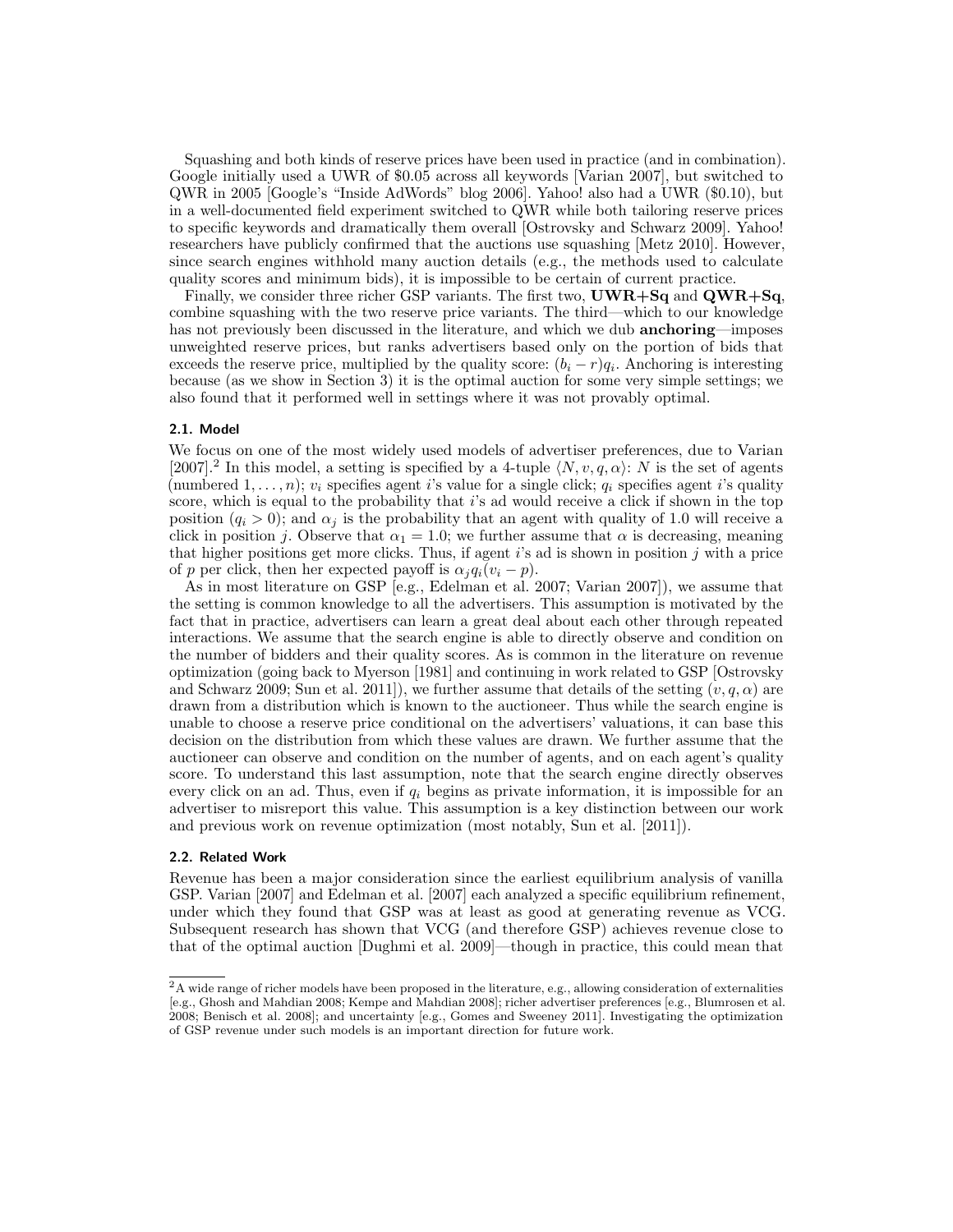search engines leave billions of dollars on the table. Other work has looked into general Nash equilibria (without the refinements mentioned earlier) and found that GSP has many equilibria, ranging from some much worse than VCG [Thompson and Leyton-Brown 2009] to others that are significantly better [Thompson and Leyton-Brown 2009; Lucier et al. 2012].

Lahaie and Pennock [2007] first introduced the concept of squashing. While squashing behaves similarly to the virtual values of Myerson, in that it tends to promote weak bidders, they proved that no squashing scheme (or indeed any other manipulation of quality scores) can yield an optimal auction. (Our Figure 1 gives some visual intuition as to why this is true.) They also performed substantial simulation experiments, demonstrating the effectiveness of squashing as a means of sacrificing efficiency for revenue. Recently—and departing from the model we consider in our own work—it has been shown that squashing can improve efficiency when quality scores are noisy [Lahaie and McAfee 2011].

Reserve prices have been used in GSP auctions for years, but our theoretical understanding of their effects is still relatively limited. Since weighted GSP has the same outcome as VCG in many analyses (e.g., Aggarwal et al. [2006] and the Bayesian analyses of Varian [2007] and Gomes and Sweeney [2011]), one could infer that weighted GSP with a weighted reserve would have the same outcome as VCG with an unweighted reserve, which often corresponds to the optimal auction of Myerson [1981]. Ostrovsky and Schwarz [2009] showed that GSP with weighted reserves is not quite equivalent to the optimal auction in the case of asymmetric bidders. Recently, Sun et al. [2011] showed that GSP with weighted reserves is optimal when the quality score is part of the advertisers' private information. However, the question of how to optimize revenue in the arguably more realistic case where quality scores are known to the auctioneer remains open. Despite the fact that squashing and reserve prices have been used together in practice, we are aware of no studies of how they interact. Further, little is known about how equilibrium selection affects the revenue of GSP with reserves or squashing.

# 3. FIRST ANALYSIS: SINGLE-SLOT AUCTIONS WITH KNOWN QUALITY SCORES

For our first analysis of the problem of revenue optimization in GSP, we consider an extremely restricted case—selling a single slot to advertisers with independent, identically distributed per-click valuations, but known quality scores. We restrict ourselves to a single slot because it allows us to rely directly upon Myerson's characterization to identify the optimal auction. Observe that our use of Varian's model in this setting is less restrictive than it might appear: richer models such as cascade [e.g., Ghosh and Mahdian 2008; Kempe and Mahdian 2008] and position preferences [e.g., Blumrosen et al. 2008; Benisch et al. 2008] all collapse to Varian's model in the single-slot case.

First, we consider the problem of which kind of reserve prices are optimal.

PROPOSITION 3.1. The optimal auction uses the same per-click reserve price for all bidders in any one-position setting for which all agents' per-click valuations (v) are independently drawn from a common, regular distribution g.

Proof. First, observe that although per-click valuations are identically distributed in this setting, agents' per-impression valuations (denoted  $V$ ) are not. If an agent i's per-click valuation is  $v_i$ , then her per-impression valuation (given  $q_i$ ) is  $q_i v_i = V_i$ . Because the auctioneer is effectively selling impressions, it is the latter value that matters. Let  $f_i$  and  $F_i$ denote the probability density function and cummulative distribution function of  $\mathcal{V}_i$ 

As was shown by Myerson  $[1981]$ , when f is regular the optimal auction allocates by virtual values  $\psi$ :

$$
\psi_i(\mathcal{V}_i) = \mathcal{V}_i - \frac{1 - F_i(\mathcal{V}_i)}{f_i(\mathcal{V}_i)}.
$$
\n
$$
(1)
$$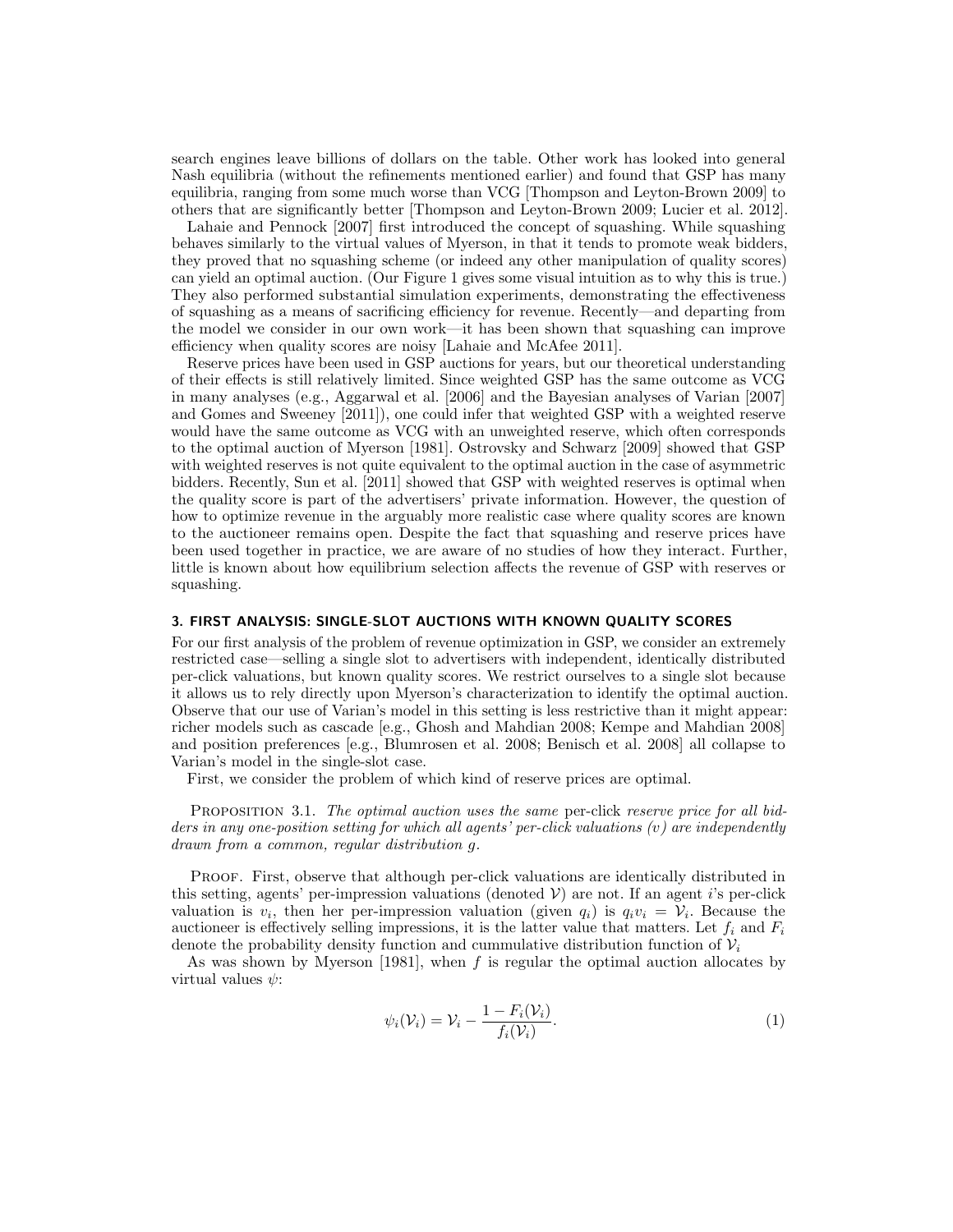Table I. Comparing GSP variants for two bidders with  $q_1 = 1$ ,  $q_2 = 1/2$ , and  $v1, v2 \sim U(0, 1)$ .

| Auction    | Revenue | Parameter(s)          |  |  |
|------------|---------|-----------------------|--|--|
| VCG/GSP    | 0.208   |                       |  |  |
| Squashing  | 0.255   | $s = 0.19$            |  |  |
| <b>QWR</b> | 0.279   | $r = 0.375$           |  |  |
| <b>UWR</b> | 0.316   | $r = 0.549$           |  |  |
| $QWR + Sq$ | 0.321   | $r = 0.472, s = 0.24$ |  |  |
| $UWR + Sq$ | 0.322   | $r = 0.505, s = 0.32$ |  |  |
| Anchoring  | 0.323   | $r = 0.5$             |  |  |

For any per-click valuation distribution  $g$ , we can identify the per-impression valuation distribution for an agent with quality  $q_i$ :  $f(q_i v_i) = g(v_i)/q_i$  and  $F(q_i v_i) = G(v_i)$ . Substituting these into (1) gives

$$
\psi_i(q_i v_i) = q_i v_i - \frac{1 - G_i(v_i)}{g_i(v_i)/q_i} = q_i \left( v_i - \frac{1 - G_i(v_i)}{g_i(v_i)} \right).
$$
\n(2)

The value  $v_i$  that makes this expression equal to zero is independent of  $q_i$ , and so the optimal per-click reserve is independent of  $q_i$ .

Next, we consider a simple value distribution: the uniform one. Because this case has such a simple functional form, it is easy to identify the optimal auction for such bidders. In fact, the optimal auction for the uniform distribution is precisely the anchoring rule described earlier.

PROPOSITION 3.2. The anchoring GSP auction is optimal in any one-position setting for which  $(1)$  all the agents' per-click valuations  $(v)$  are independently drawn from a uniform distribution on  $[0, \overline{v}]$  (hereafter  $U(0, \overline{v})$ ), and (2) each agent i's quality score  $q_i$  is known to the auctioneer.

PROOF. For valuations from  $U(0, x)$ ,  $f(v) = 1/x$  and  $F(v) = v/x$ . Note that for every agent i, x corresponds to i's maximum possible per-impression valuation  $q_i\bar{v}$ . Substituting these into Equation (1) gives

$$
\psi_i(q_i v_i) = q_i v_i - \frac{1 - q_i v_i / (q_i \overline{v})}{1 / (q_i \overline{v})} = q_i (2v_i - \overline{v}).
$$
\n(3)

Thus, the optimal per-click reserve price  $r_i^*$  occurs at  $\psi_i(q_ir_i) = 0, r_i = \overline{v}/2$  in this case. In the optimal auction, advertisers are ranked by  $\psi(q_i v_i) = q_i(2v_i - \overline{v}) \propto q_i(v_i - r_i^*)$ , and so the anchoring auction is optimal.  $\square$ 

However, not all value distributions give rise to optimal auctions with simple (e.g., linear) forms. Consider the log-normal distribution, which some researchers have argued is a good model of real-world bidder valuations [Lahaie and Pennock 2007; Ostrovsky and Schwarz 2009]. The optimal auction for log-normal distributions (of course) uses unweighted reserve prices, and behaves similarly to anchoring when bids are close to the reserve. However, far from the reserves, the optimal auction's allocation more closely resembles vanilla GSP. (See Figure 1 for a visualization of the optimal auction for uniform valuations and Figure 4 for a visualization of the optimal auction for log-normal valuations.)

The uniform distribution also makes it easy to calculate the optimal auction's expected revenue. We considered the case of two bidders, one with high quality ( $q_1 = 1$ ) and one with lower quality  $(q_2 = 1/2)$ , and calculated the optimal parameter settings for each of the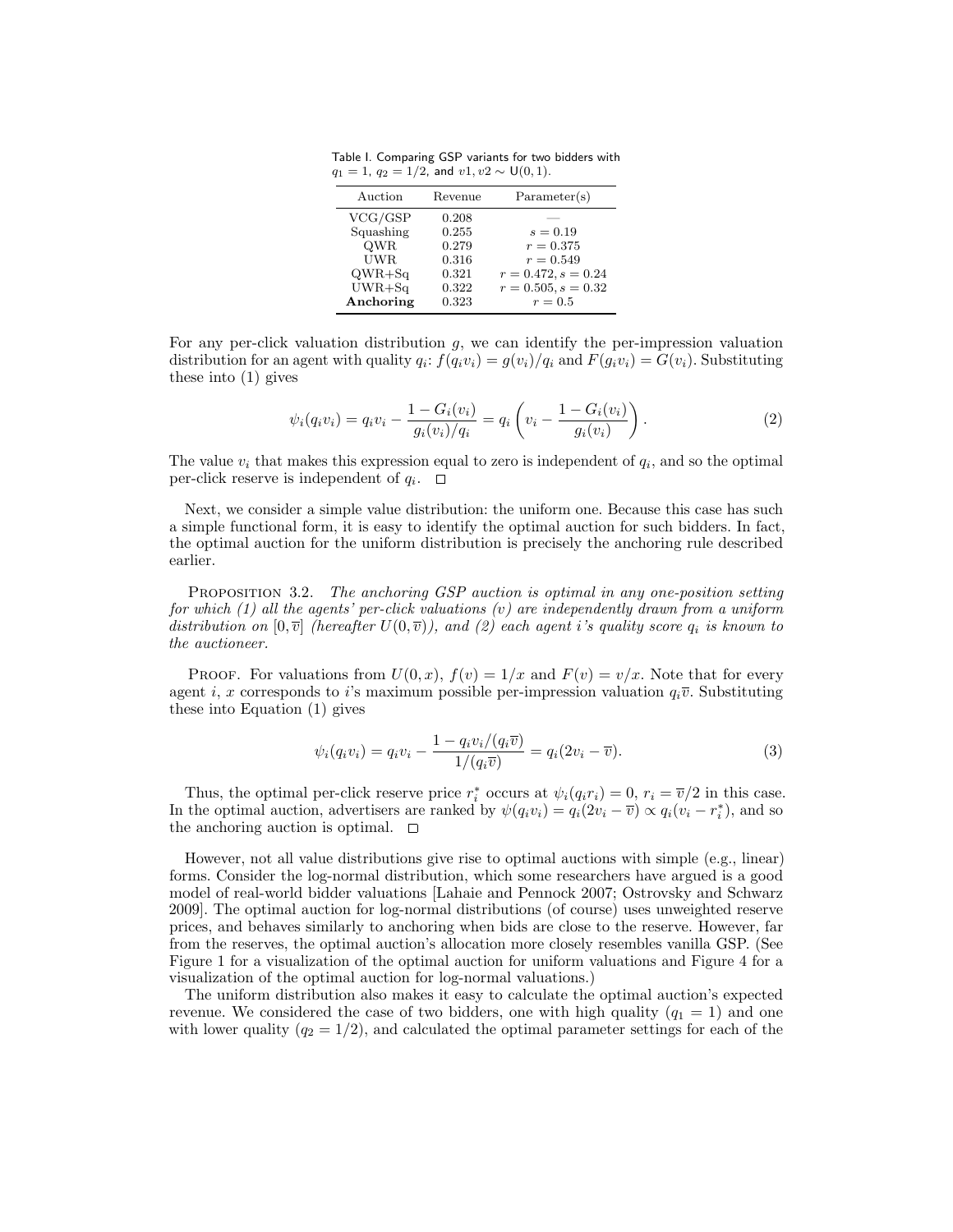

Fig. 1. Allocation functions visualized (regions in which agent 1 wins are dark green; regions where agent 2 wins are yellow.) Left: the efficient (VCG) auction; middle: the revenue-optimal auction; right: the optimal squashing auction. Note that squashing changes the slope of the dividing line, while the optimal auction transposes it without changing the slope. (Specifically, the optimal auction "anchors" the dividing line to the point where every agent bids his reserve price.) This provides intuition for the result by Lahaie and Pennock [2007] that no combination of squashing and reserve prices can implement the optimal auction.

GSP variants defined above (see Table I).<sup>3</sup> While anchoring (of course) generated the most revenue, other mechanisms could also be configured to achieve very nearly optimal revenues: reserves and squashing used together were  $\sim$  99% optimal, and UWR was  $\sim$  98% optimal. Squashing and QWR were far behind (at  $\sim 79\% \sim 83\%$  respectively).

We can gain insight into the GSP variants' similarities and differences by visualizing their allocation functions, for the same setting with two bidders with uniformly distributed valuations and different quality scores (see Figures 1–3). In each case, the x and y axes correspond to the per-click valuations of agents 1 and 2 respectively. The green region, yellow region and white region respectively indicate joint values for which agent 1 wins, agent 2 wins, and neither agent wins. The dashed line indicates the dividing line of the efficient allocation, with agent 1 winning below the line and agent 2 winning above it.

In summary, this section considered single-slot auctions with i.i.d. per-click values, and obtained the following main findings:

- (1) the optimal auction uses unweighted reserve prices;
- $(2)$  when values are uniform, anchoring GSP is optimal;
- (3) in a very restricted uniform setting, the richer mechanisms (anchoring, QWR+sq, and UWR+sq) achieve approximately equal revenue when optimized, and are slightly better than UWR which is better than QWR and squashing.

### 4. SECOND ANALYSIS: ALL PURE NASH EQUILIBRIA

As mentioned earlier, it is widely known that GSP has multiple Nash equilibria that can yield substantially different revenue and social welfare. For our second analysis, we investigated how equilibrium selection affects GSP and the six GSP variants by directly calculating their pure strategy Nash equilibria. To do this, we leverage the action-graph game (AGG) representation [Jiang et al. 2011]. Using an appropriate encoding, it is possible to efficiently encode GSP games as polynomial-sized, computationally usable AGGs [Thompson and

<sup>&</sup>lt;sup>3</sup>Because of the simplicity of the model, we could calculate the expected revenues numerically (to  $10^{-5}$ accuracy). To find the optimal parameter settings, we used grid search with increments of 0.001 for r and increments of 0.01 for s.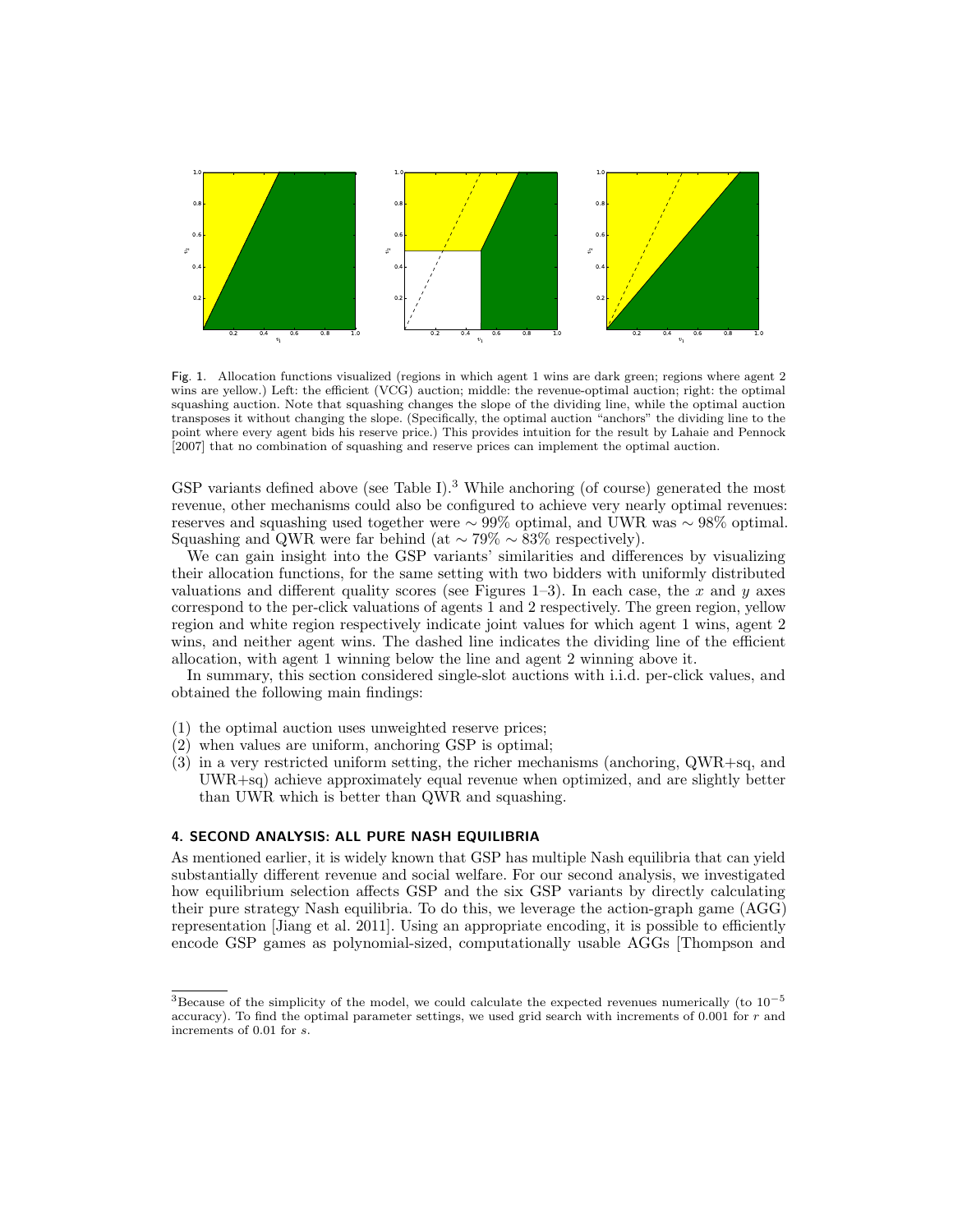

Fig. 2. Left: the optimal UWR auction; right: the optimal QWR auction. Note that the optimal unweighted reserve is higher than the reserve used by the optimal auction (0.588 rather than 0.5), and that agent 2 only wins when agent 1 does not meet his reserve, because 1's quality is much higher. Also, note the compromise involved in quality-weighted reserve prices: because the reserve prices must correspond to a point on the efficient dividing line, obtaining a reasonable reserve for agent 1 (relative to the optimal auction) results in a much-too-high reserve for agent 2. Because of this compromise, QWR generates ∼ 13% less revenue than UWR. Note that whenever agent 1 exceeds his reserve price in UWR, he wins regardless of agent 2's bid. For multi-slot UWR auctions, this can have an unexpected side effect: it can be impossible for a high-quality advertiser to win the second position.



Fig. 3. Left: the UWR+Sq auction; right: the QWR+Sq auction. Both have reserves that are much closer to the reserves of the optimal auction (and both are within ∼ 1% of revenue-optimal), but both use substantial squashing (0.2 and 0.3 respectively, where squashing of 0 indicates completely disregarding quality scores).

Leyton-Brown 2009]. Further, using support enumeration, it is possible to enumerate all<sup>4</sup> the pure strategy Nash equilibria of an AGG [Porter et al. 2008; Thompson et al. 2011].

For this set of experiments we used a uniform distribution<sup>5</sup> over settings: drawing each agent's valuation from  $U(0, 25)$ , each agent's quality score from  $U(0, 1)$ , and  $\alpha_{k+1}$  from  $U(0, \alpha_k)$ . We generated 100 5-bidder, 5-slot settings. (Observe that our use of reserves implies

<sup>4</sup>As is common in worst-case analysis of equilibria of auctions, [e.g., Roughgarden and Tardos 2012; Caragiannis, Kaklamanis, Kanellopoulos, Kyropoulou, Lucier, Paes Leme, and Tardos Caragiannis et al.] we assume that bidders are conservative, i.e., no bidder ever follows the weakly dominated strategy of bidding more than his valuation. Without this assumption, many implausible equilibria are possible, e.g., even single-good Vickrey auctions have equilibria that are unboundedly far from efficient, and unboundedly far from the revenue of truthful bidding.

<sup>5</sup>We could not get meaningful results for log-normal distributions. In a log-normal distribution, a large fraction of the expected revenue is contributed by a small fraction of instances involving bidders with exceptionally high quality scores and valuations. Thus, accurate expected-revenue estimates require many more samples than we could practically generate.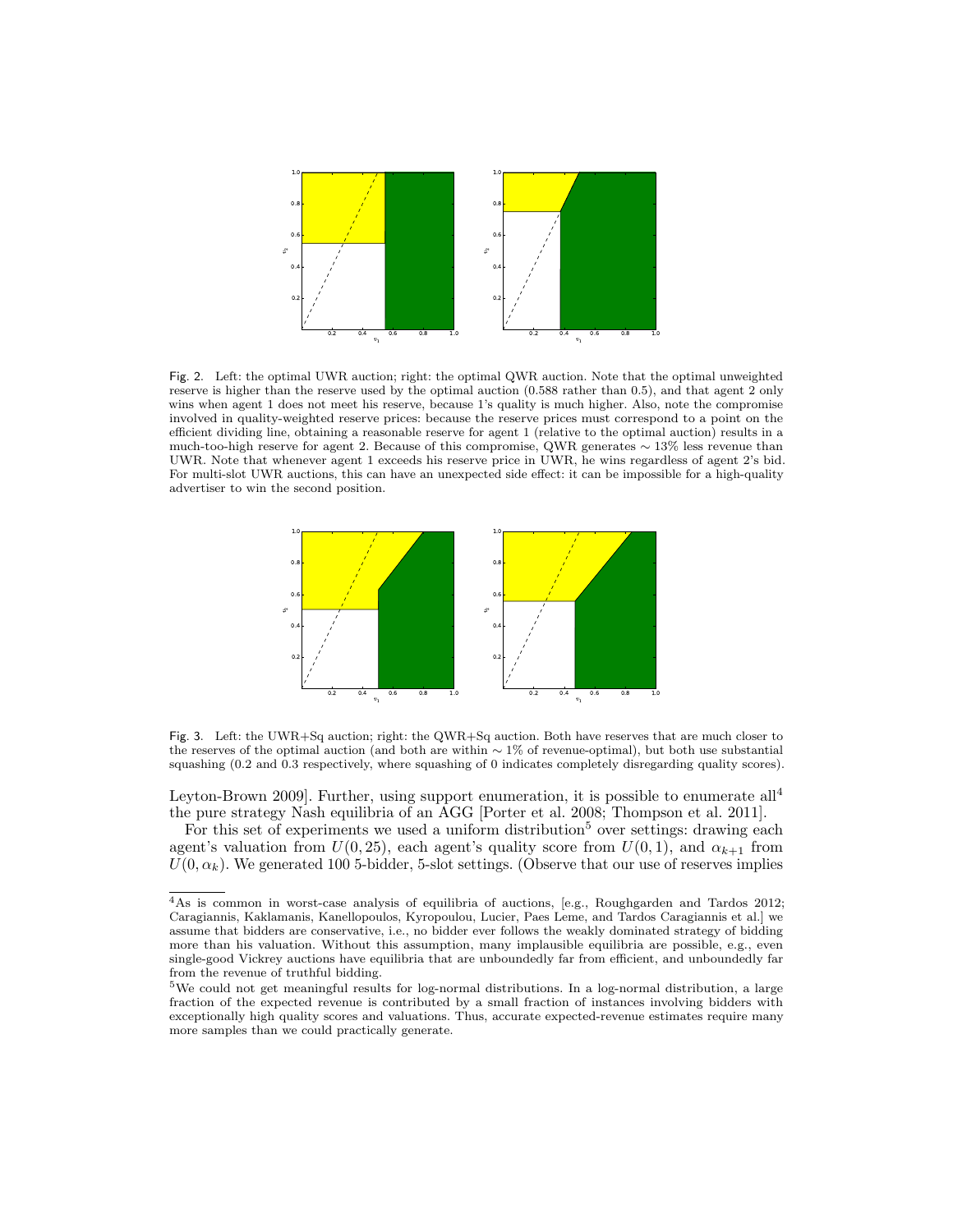

Fig. 4. The optimal auction for log-normal valuations ( $\mu = 0$  and  $\sigma = 0.25$ ) and plotting valuations up to the 99.9<sup>th</sup>% quantile. This auction resembles anchoring (shown with the solid black line) when values are below or near the reserve price. As values get further from the reserve, the allocation tends towards the efficient auction.

Table II. Comparing the various auction variants given their optimal parameter settings (Left: Worst-case equilibrium; Right: Best-case equilibrium) Bold indicates variants that are significantly better than all other variants, but not significantly different from each other (based on  $p \leq 0.05$  with Bonferroni correction).

| Auction           | Revenue          | Parameter(s)                      | Auction           | Revenue          | Parameter(s)             |
|-------------------|------------------|-----------------------------------|-------------------|------------------|--------------------------|
| Vanilla GSP       | 3.814            |                                   | Vanilla GSP       | 9.911            |                          |
| Squashing         | 4.247            | $s = 0.4$                         | <b>OWR</b>        | 10.820           | $r=5.0$                  |
| <b>OWR</b>        | 9.369            | $r = 9.0$                         | Squashing         | 11.534           | $s=0.2$                  |
| Anchoring         | 10.212<br>10.217 | $r = 13.0$                        | UWR.<br>Anchoring | 11.686<br>12.464 | $r = 11.0$<br>$r = 11.0$ |
| $QWR + Sq$<br>UWR | 11.024           | $r = 15.0, s = 0.2$<br>$r = 15.0$ | $QWR + Sq$        | 12.627           | $r = 7.0, s = 0.2$       |
| $UWR + Sa$        | 11.032           | $r = 15.0, s = 0.6$               | $UWR + Sq$        | 12.745           | $r = 9.0, s = 0.2$       |
|                   |                  |                                   |                   |                  |                          |

that not all ads will be shown for every realization of bidder values.) Every auction has a minimum bid of 1 bid increment per click, with ties broken randomly and prices rounded up to the next whole increment. We used grid search to explore the space of possible parameter settings: We varied reserve prices between 0.1 and 1 in steps of 0.1 (this range only affects low quality advertisers and only in QWR), and between 1 and 25 in steps of 2. We varied squashing power between 0 and 1 in steps of 0.2.

As with our previous two-bidder, one-slot analysis, we used grid search to explore the space of possible reserve prices and squashing factors. Specifically, we computed all pure-strategy Nash equilibria of every one of our 100 perfect-information auction settings, and every discretized setting of each GSP variant's parameter(s). For each variant we identified the parameter settings that maximized: (i) the revenue of the worst-case equilibrium, averaged across settings; and (ii) the revenue of the best-case equilibrium, again averaged across settings.

Broadly, we found that every reserve price scheme dramatically improved worst-case revenue, though UWR was particularly effective. Squashing did not help appreciably with the revenue of worst-case equilibria (see Figure 5). Comparing the mechanisms (Table II), we found that UWR and UWR+Sq were among the best and were dramatically better than any other mechanism in worst-case equilibria. Also, we noticed that optimizing for worst-case equilibria consistently yielded higher reserve prices than optimizing for best-case equilibria.

In summary, this setting enumerated the equilibria of perfect-information, 5-slot, 5-bidder ad auction settings with independent, uniform valuations, and found that:

(1) There is a huge gap between best- and worst-case equilibria (over  $2.5\times$  for vanilla GSP). Squashing does not help to close this gap, but reserve prices do.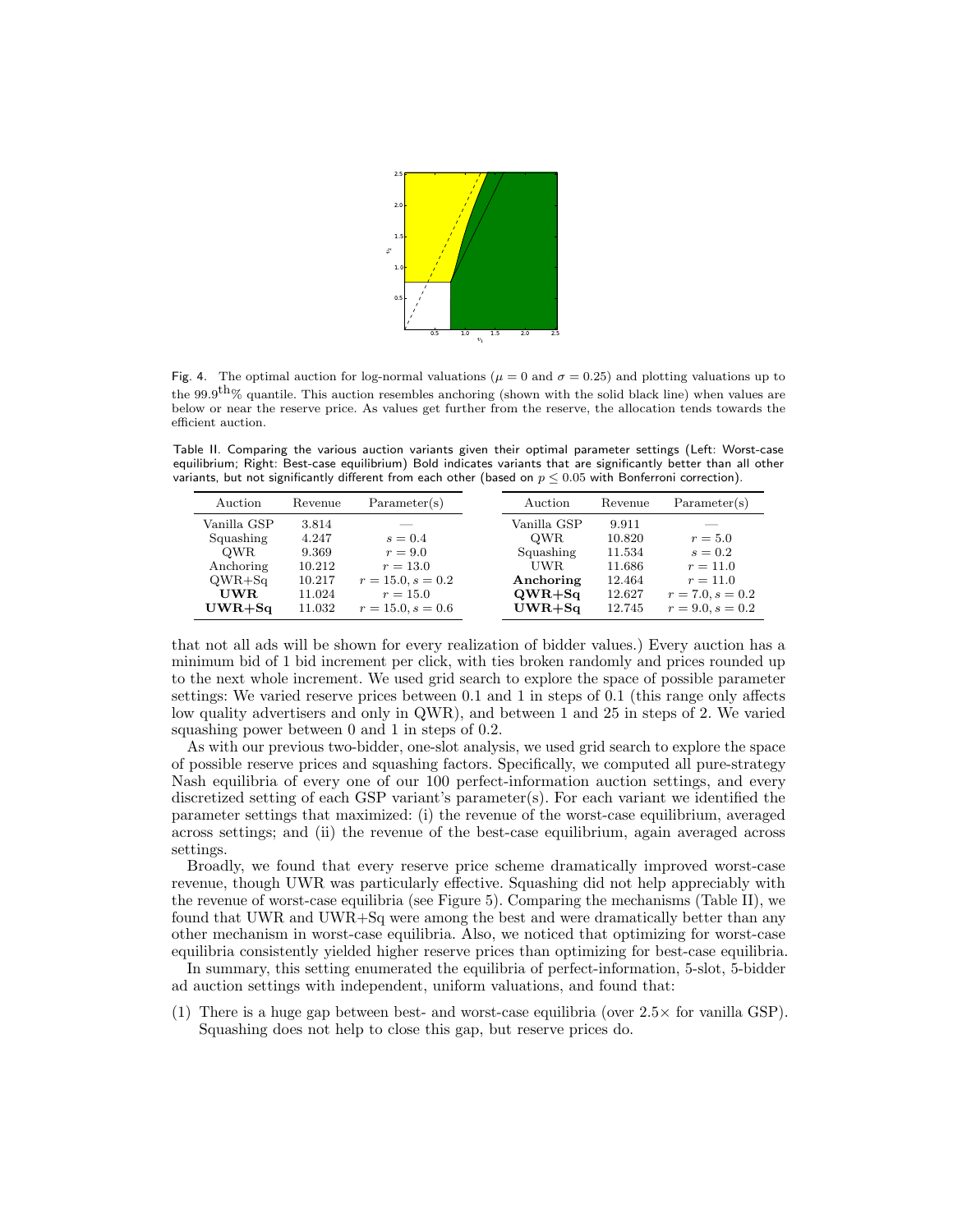- (2) The optimal reserve price is much higher (for any GSP variant) when optimizing worst-case revenue than when optimizing best-case revenue.
- (3) When considering best-case equilibria, the revenue ranking remains roughly the same as in our simple 2-bidder, 1-slot analysis (Anchoring  $\simeq$  QWR+sq  $\simeq$  UWR+sq  $>$  UWR  $>$ Squashing  $> QWR$ ). When considering the worst-case equilibria, the revenue ranking changes slightly (UWR  $\simeq$  UWR+sq > Anchoring  $\simeq$  QWR+sq > QWR > Squashing).

## 5. THIRD ANALYSIS: EQUILIBRIUM REFINEMENT

For our third analysis, we again considered multiple-slot settings. In this case we solved the equilibrium selection problem by considering the perfect-information Nash equilibrium in which each agent's expected payment is equal to what she would pay in a dominant-strategy truthful mechanism with the same allocation function as the corresponding GSP variant. This refinement has been used extensively in the analysis of vanilla GSP, where it is the unique Nash equilibrium equivalent to VCG's truthful equilibrium (i.e., one that chooses the same outcome and charges the same expected payments). When applied to vanilla GSP, this equilibrium has a number of desirable properties:

- It is guaranteed to exist (provided that bids are continuous) and is computable in polynomial time [Aggarwal et al. 2006].
- The outcome is a competitive, symmetric and envy-free equilibrium [Varian 2007; Edelman et al. 2007]
- The equilibrium is impersonation-proof [Kash and Parkes 2010].
- It does not violate the non-contradiction criterion (i.e., we should not be interested in equilibria of the perfect-information game that generate more expected revenue than the optimal auction) [Edelman and Schwarz 2010].

This equilibrium refinement can also be applied to other GSP variants (Lahaie and Pennock [2007] used it to analyze squashing, and Edelman and Schwarz [2010] used it to analyze reserve prices). This equilibrium is guaranteed to exist for all of our GSP variants because they are all monotonic (i.e., increasing an agent's bid weakly increases his position and therefore his expected number of clicks).

Although we focus on this equilibrium for mainly economic reasons, this choice also has computational advantages. Specifically, it is possible to compute the payments very quickly using the algorithm of Aggarwal et al. [2006] (see Figure 6).

For the experiments presented in this section, we considered two distributions:

- **Uniform**, where each agent's valuation is drawn from  $U(0, 25)$ , each agent's quality score is drawn from  $U(0, 1)$ , and  $\alpha_{k+1}$  is drawn from  $U(0, \alpha_k)$  (as in Section 4);
- Log-normal, where each agent's valuation and quality are drawn from log-normal distributions, and valuation and quality are positively correlated using a Gaussian copula [Nelsen 2006]. The exact parameters were provided to us by Sébastien Lahaie of Yahoo! Research, who derived it from confidential bidder data. Although we cannot disclose them, we can say that the distribution is a refinement of the distribution studied in Lahaie and Pennock [2007].

From the uniform distribution, we sampled 1000 5-bidder, 5-slot settings; for the log-normal distribution we sampled 10000 5-bidder, 5-slot settings.<sup>6</sup> To explore auction parameters, we used a simple grid search. We varied reserve prices between 0 and 30 in steps of 2, between 30 and 100 in steps of 10, between 100 to 1000 in steps of 100, and from 1000 to 10000 in

<sup>6</sup>A substantial fraction of the expected revenue in log-normal settings comes from rare, high valuation bidders. Thus, the expected revenue had much higher variance than in the uniform case; we thus needed many more samples to reduce noise and obtain statistically significant results.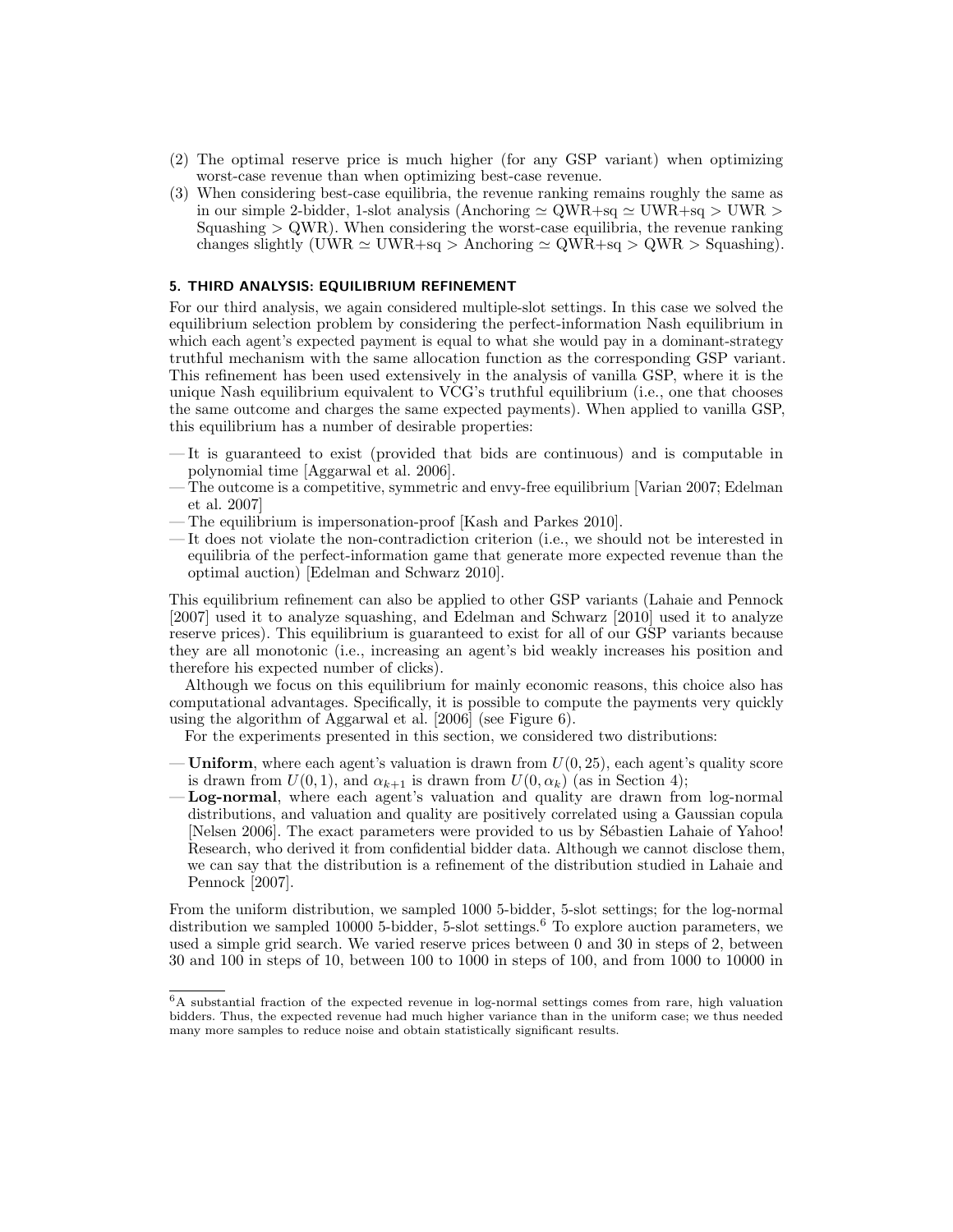

Fig. 5. Depending on parameter settings, revenue can vary dramatically between worst- and best-case equilibria. Squashing has almost no effect on worst-case equilibrium, while any reserve price scheme can substantially improve it. (Top left: squashing; top right: anchoring; middle left: UWR; middle right: QWR; bottom left: UWR+sq  $(s = 0.2)$ ; bottom right: QWR+sq  $(s = 0.2)$ )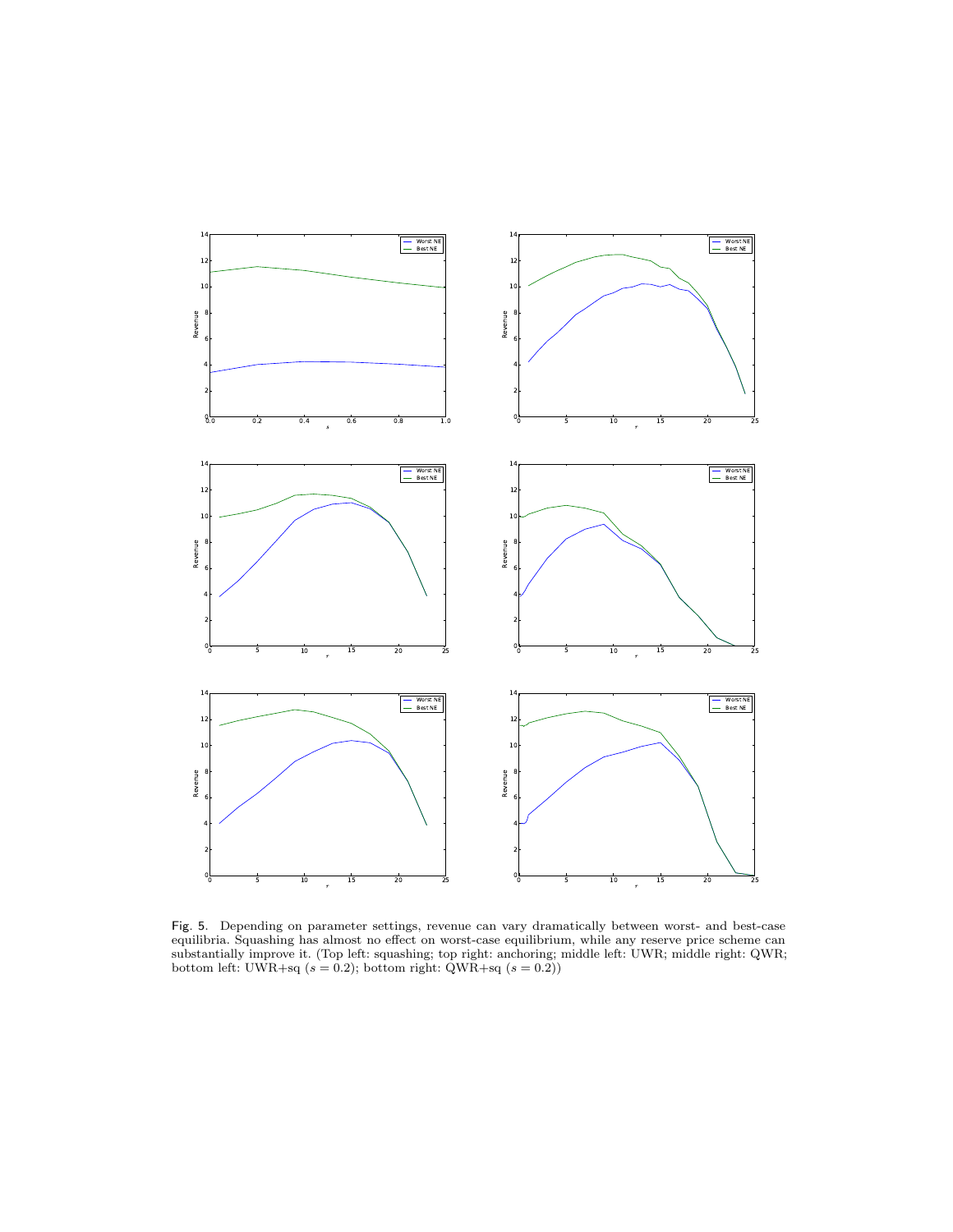

Fig. 6. It is easy to compute incentive compatible pricing for a position auction. For every marginal increase in click probability that an agent gains by moving up a position, she must pay that probability times the minimum she must bid to be shown that position. Thus, her payment must be equal to the shaded area.



Fig. 7. The optimal squashing power is zero or close to it. Squashing offers modest revenue gains given a uniform value distribution (left) and substantial gains given a log-normal value distribution (right).

steps of 1000. We varied squashing power between 0 and 1 in steps of 0.25. Our objective was expected revenue averaged across all samples.

We began by investigating the optimal parameter settings for each mechanism. For squashing, the optimal squashing power was 0 for log-normal distributions (as was also observed in previous work [Lahaie and Pennock 2007]), but greater than zero for uniform distributions, where squashing was also somewhat less effective (see Figure 7). UWR and anchoring had similar optimal reserve prices, which were dramatically different from QWR's optimal reserve (see Figure 8). Adding squashing to UWR produced some improvements and had little effect on the optimal reserve price (see Figure 9). QWR greatly benefited from squashing, but the optimal reserve price was extremely sensitive to the squashing parameter (see Figure 10).

We then compared GSP variants (summarized in Table III). We found that among simple variants UWR was clearly superior to both squashing and QWR. The richer variants anchoring, QWR+Sq and UWR+Sq—all performed comparably well (within  $\sim 2\%$  of each other), though QWR+Sq was consistently the worst.

Interestingly, QWR+Sq was only competitive with the other top mechanisms when squashing power was set close to zero. Observe that squashing has two effects when added to QWR: it changes the ranking among bidders who exceed their reserve prices, but it also changes the reserve prices. As squashing power gets closer to zero, reserve prices tend towards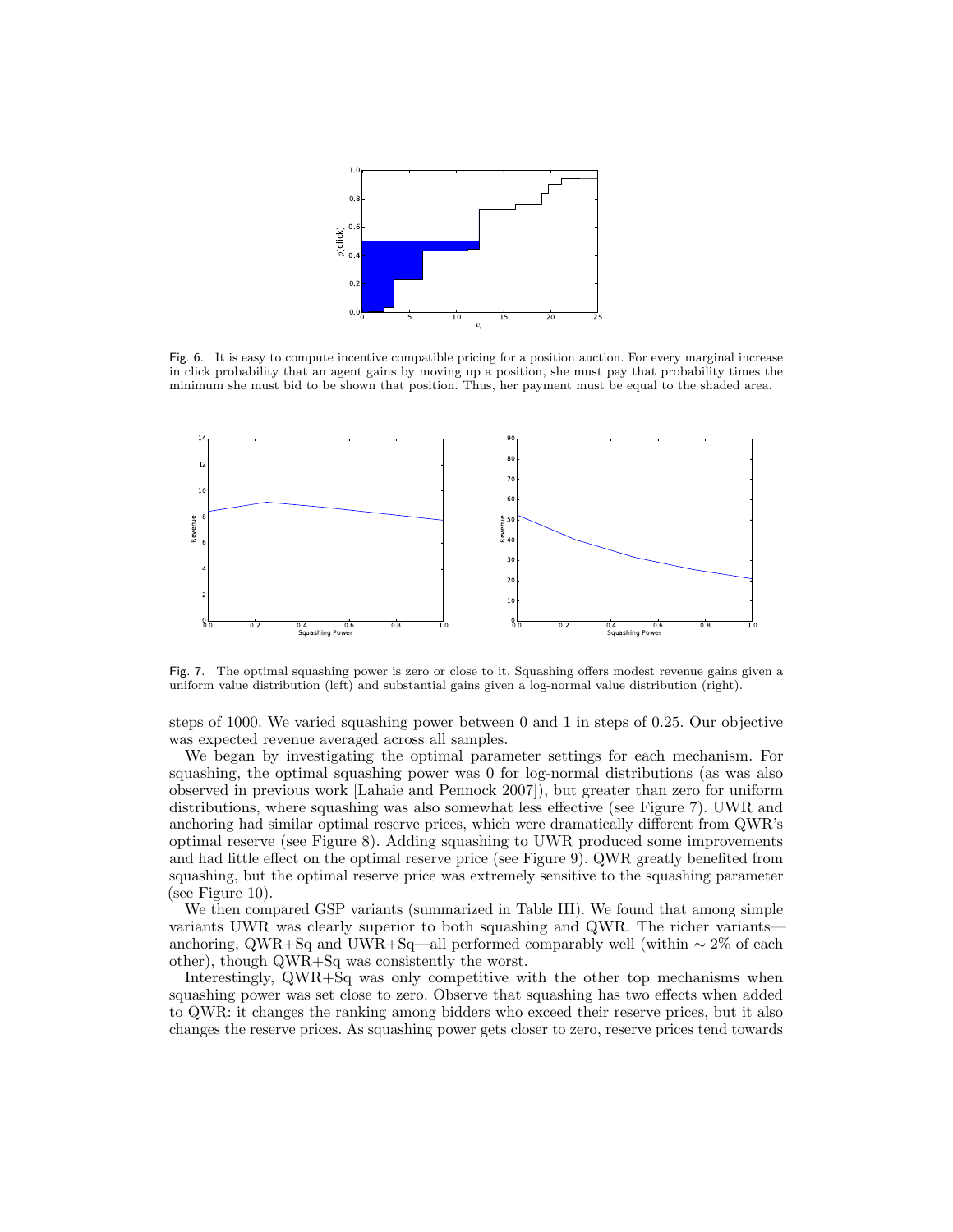

Fig. 8. All three reserve-based variants (anchoring, QRW and UWR) provide substantial revenue gains. Anchoring is slightly better than UWR, and both are substantially better than QWR. (left: uniform; right: log-normal)



Fig. 9. Adding squashing to UWR provides modest marginal improvements (compared to the optimal unweighted reserve price with no squashing) and does not substantially affect the optimal reserve price. (left: uniform; right: log-normal)

Table III. Comparing the various auction variants given their optimal parameter settings. Note that in this analysis, vanilla GSP is equivalent to VCG. (Uniform distribution to the left and log-normal distribution to the right) Bold indicates variants that are significantly better than all other variants, but not significantly different from each other. ( $p \leq 0.05$  with Bonferroni correction.)

| Auction     | Revenue | Parameter(s)         | Auction     | Revenue | Parameter(s)        |
|-------------|---------|----------------------|-------------|---------|---------------------|
| Vanilla GSP | 7.737   |                      | Vanilla GSP | 20.454  |                     |
| Squashing   | 9.123   | $s = 0.25$           | <b>OWR</b>  | 48.071  | $r = 400.0$         |
| <b>OWR</b>  | 10.598  | $r = 8.0$            | Squashing   | 53.349  | $s = 0.0$           |
| UWR.        | 12.026  | $r = 14.0$           | $QWR + Sq$  | 79.208  | $r = 20.0, s = 0.0$ |
| $QWR + Sq$  | 12.046  | $r = 12.0, s = 0.25$ | UWR.        | 80.050  | $r = 20.0$          |
| $UWR + Sq$  | 12.220  | $r = 12.0, s = 0.25$ | Anchoring   | 80.156  | $r = 20.0$          |
| Anchoring   | 12.279  | $r = 12.0$           | $UWR + Sq$  | 81.098  | $r = 20.0, s = 0.5$ |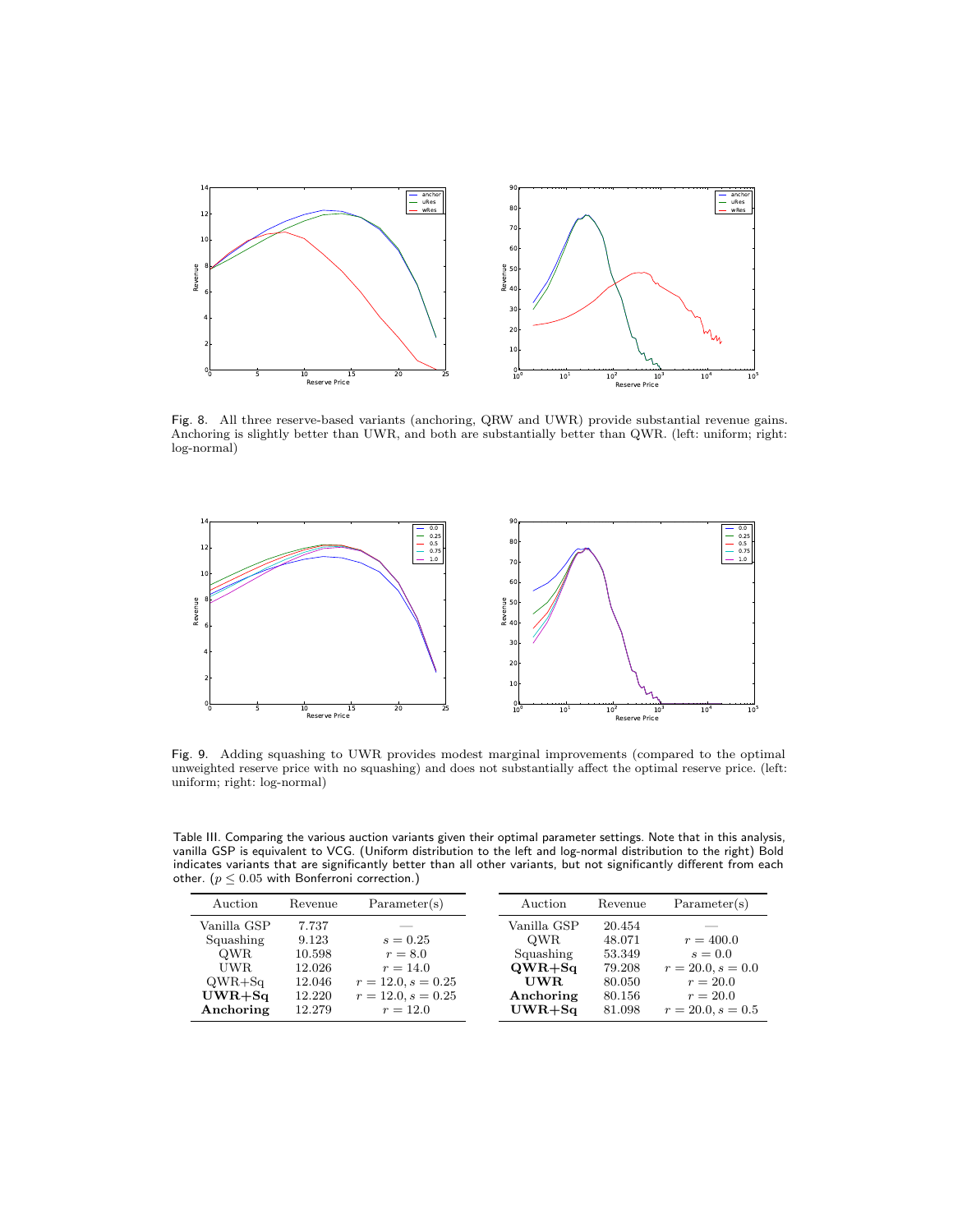

Fig. 10. Adding squashing to QWR provides dramatic improvements. However, the higher the squashing power, the less the reserve prices are actually weighted by quality. In the case of a log-normal value distribution, the optimal parameter setting  $(s = 0.0)$  removes quality scores entirely and is thus equivalent to UWR. Note that different values of squashing power lead to dramatically different optimal reserve prices. (left: uniform; right: log-normal)



Fig. 11. When squashing is only applied to reserve prices, it can dramatically increase QWR's revenue. However, there has to be a lot of squashing (i.e., s close to 0), and the optimal reserve price is very dependent on the squashing power. In fact, for both distributions, the optimal parameters set  $s = 0$ , in which case the mechanism is identical to UWR.

UWR. We hypothesized that QWR+Sq was only performing as well as it did because of this second effect. To tease apart these two properties, we tested them in isolation. Specifically, we tested (1) a GSP variant in which reserve prices were weighted by squashed quality but ranking among reserve-exceeding bidders was performed according to their true quality scores, and (2) a GSP variant in which reserve prices were weighted by true quality scores but rankings were done using squashed quality scores. These experiments confirmed our hypothesis: the first variant (Figure 11)—which uses squashing to make the mechanism behave more like UWR—was much more effective at increasing revenue than the second (Figure 12).

Next, we investigated the effect of varying the number of bidders. Broadly, we found that the ranking among auctions remained consistent (see Figure 13). The optimal reserve price tended to increase with the number of bidders, particularly in the case of UWR. We found this especially interesting because a heuristic often described in the literature is to take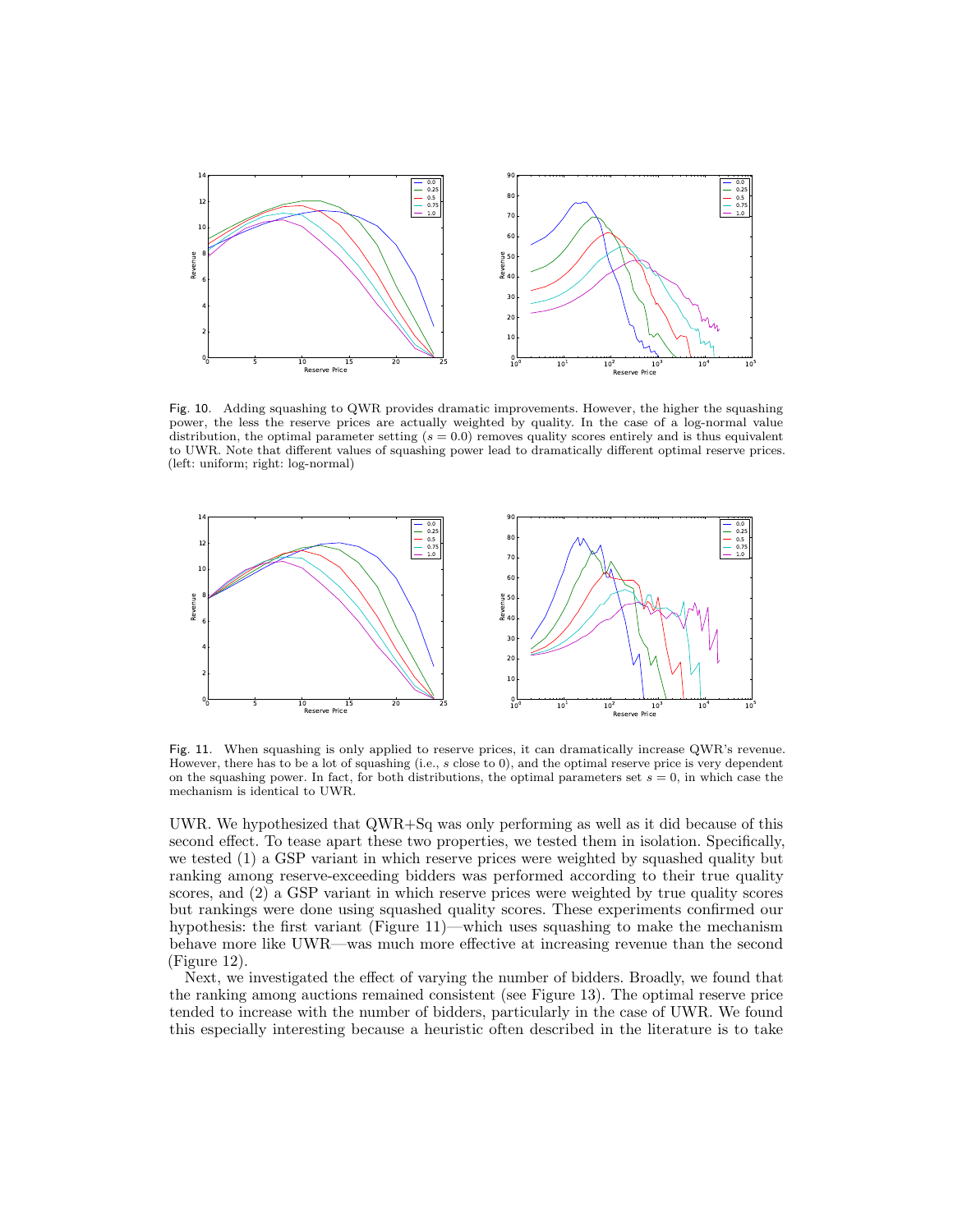

Fig. 12. When squashing is only applied to ranking, but not to the reserve prices, the marginal gains from squashing over QWR (with the optimal reserve) are very small.



Fig. 13. As the number of agents varies, the relative ranking of GSP variants remains mostly unchanged. The one notable exception to this is squashing and QWR, their ranking can be reversed depending on the distribution and number of bidders.

Myerson's optimal reserve prices and add them to GSP [e.g., Ostrovsky and Schwarz 2009]. Our results show that Myerson's finding that the optimal reserve price does not vary with the number of bidders is only a property of the optimal auction, not of other auctions such as these GSP variants.

In summary, this section considered the equilibria of multi-slot ad auctions which are revenue-equivalent to the truthful equilibria of corresponding dominant-strategy mechanisms with the same allocation rules, and considered both uniform and log-normal valuations. Our main conclusions were that:

- (1) As in the previous analyses, the mechanisms best able to optimize revenue were Anchoring, QWR+sq, UWR+sq and UWR; either squashing or QWR took fifth place with the other in sixth. Within these groups, the exact ranking depended on the distribution and the number of bidders.
- (2) QWR+sq only performed as well as it did when squashing was configured to make its reserve prices behave like UWR. When squashing is applied to the allocation in QWR, but not to the reserve prices, very little revenue improvement was possible.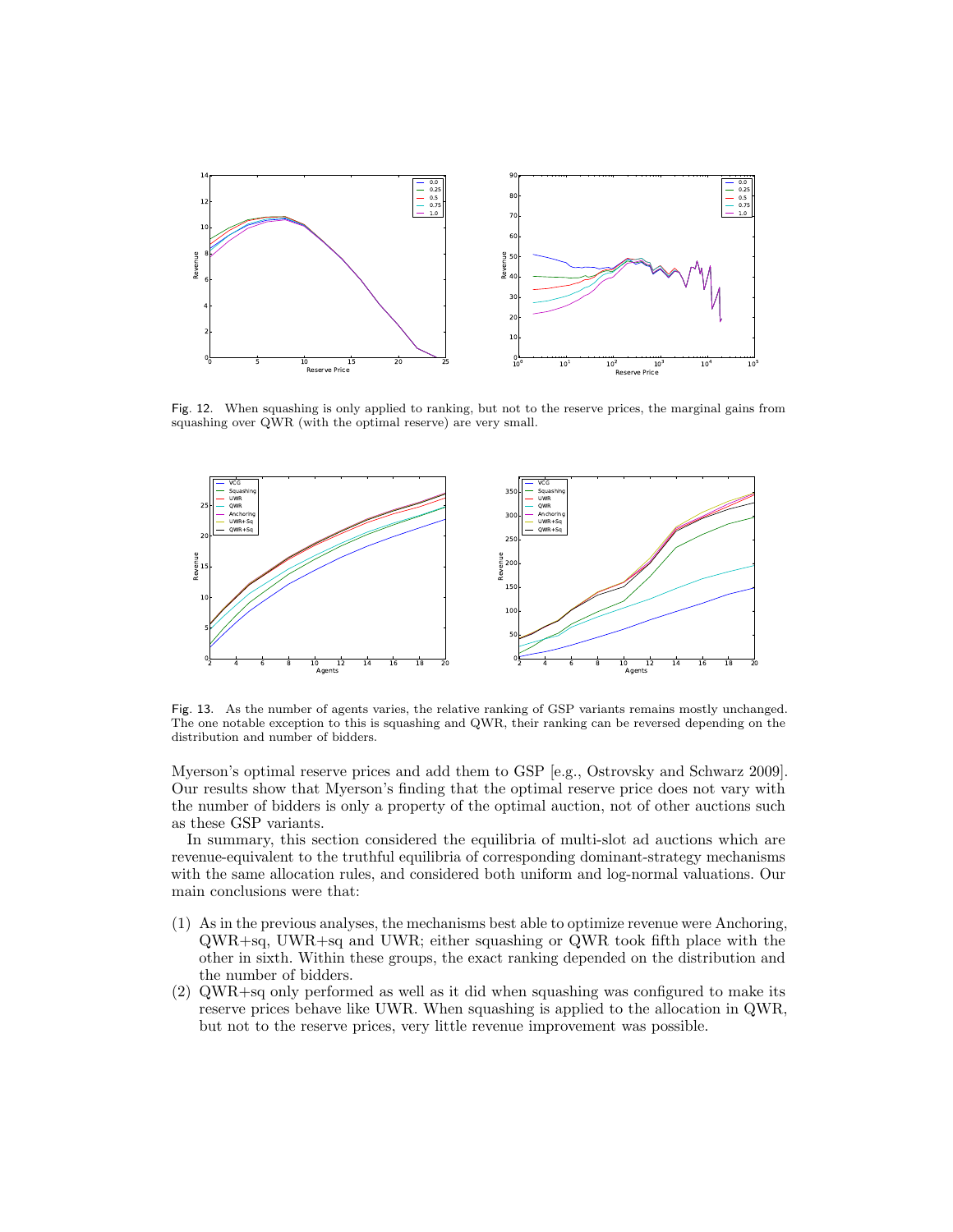## 6. CONCLUSIONS AND FUTURE WORK

We have explored the optimization of revenue in position auction variants based on the generalized second-price framework. Considering single-shot auctions in which bidders have both uniform and log-normal valuations in the most widely-studied valuation model, we observed via three different forms of analysis that the highest revenues were produced by mechanisms that (directly or effectively) use unweighted per-click reserve prices. We also introduced anchoring, a novel GSP variant that uses unweighted reserve prices; anchoring is provably optimal in very simple settings and experimentally very effective in others. We found that any kind of reserve price (including anchoring) dramatically improved worst-caseequilibrium revenue, while vanilla GSP and squashing were very sensitive to equilibrium selection. However, we found that squashing could provide extra benefits when used in conjunction with UWR or QWR.

Our rather robust conclusion that UWR achieves higher revenues than QWR raises the question of why Google and Yahoo! both made the transition from unweighted to qualityweighted reserves. One likely explanation is that search engines do not aim to optimize their short-term revenue, but instead optimize long-term revenue via other short term objectives such as efficiency, user satisfaction, revenue under a constraint that ads are costly to show, etc. Other possibilities are that search engines are motivated by other business considerations entirely,<sup>7</sup> that they have simply acted in error, or that our findings expose a flaw in the standard model of position auctions. Finally, it is possible that the premise of our question is wrong: perhaps search engines do not in fact use QWR, but instead use some other (secret) approach to setting reserves.

We believe that the most pressing open problem stemming from our work is to attempt to resolve these questions by examining richer models that allow short-term revenue to be contrasted with longer-term revenue. Considering short-term revenue, we conjecture that in the field experiment of Ostrovsky and Schwarz [2009], where Yahoo! increased revenue by increasing reserve prices and simultaneously switching to QWR, the revenue increases would have been even greater if Yahoo! had retained optimized reserve prices but maintained UWR. Considering longer-term revenue, consider a richer model in which quality and click probability are determined by the advertiser's choice of ad text, rather than being exogenous. In equilibrium, this choice must be a best response to the rules of the auction and the choices of the other agents. For example, consider the problem of an advertiser who has two choices of ad text. One choice will yield 1000 clicks per hour, leading to 11 sales per hour. The other choice yields 10 clicks per hour, but every click produces a sale. With weighted reserve prices (and no squashing) the advertiser will always choose the first text, since it produces more sales per hour for the same price. With appropriate quality-weighted reserve prices (or squashing), the advertiser would chose the second, which generates nearly as many sales, and requires him to pay the reserve price far less often. It is not immediately clear which text the search engine should prefer: the first satisfies more users, but also wastes the time of many users who click through but do not buy.

### REFERENCES

- Aggarwal, G., Goel, A., and Motwani, R. 2006. Truthful auctions for pricing search keywords. In ACM Conference on Electronic Commerce (EC).
- Benisch, M., Sadeh, N., and Sandholm, T. 2008. The cost of inexpressiveness in advertisement auctions. Workshop on Ad Auctions.

<sup>7</sup>Ostrovsky and Schwarz [2009] report that they were explicitly instructed to use weighted reserve prices in their experiments because these are more consistent with an otherwise weighted auction and are perceived to be more fair by bidders.